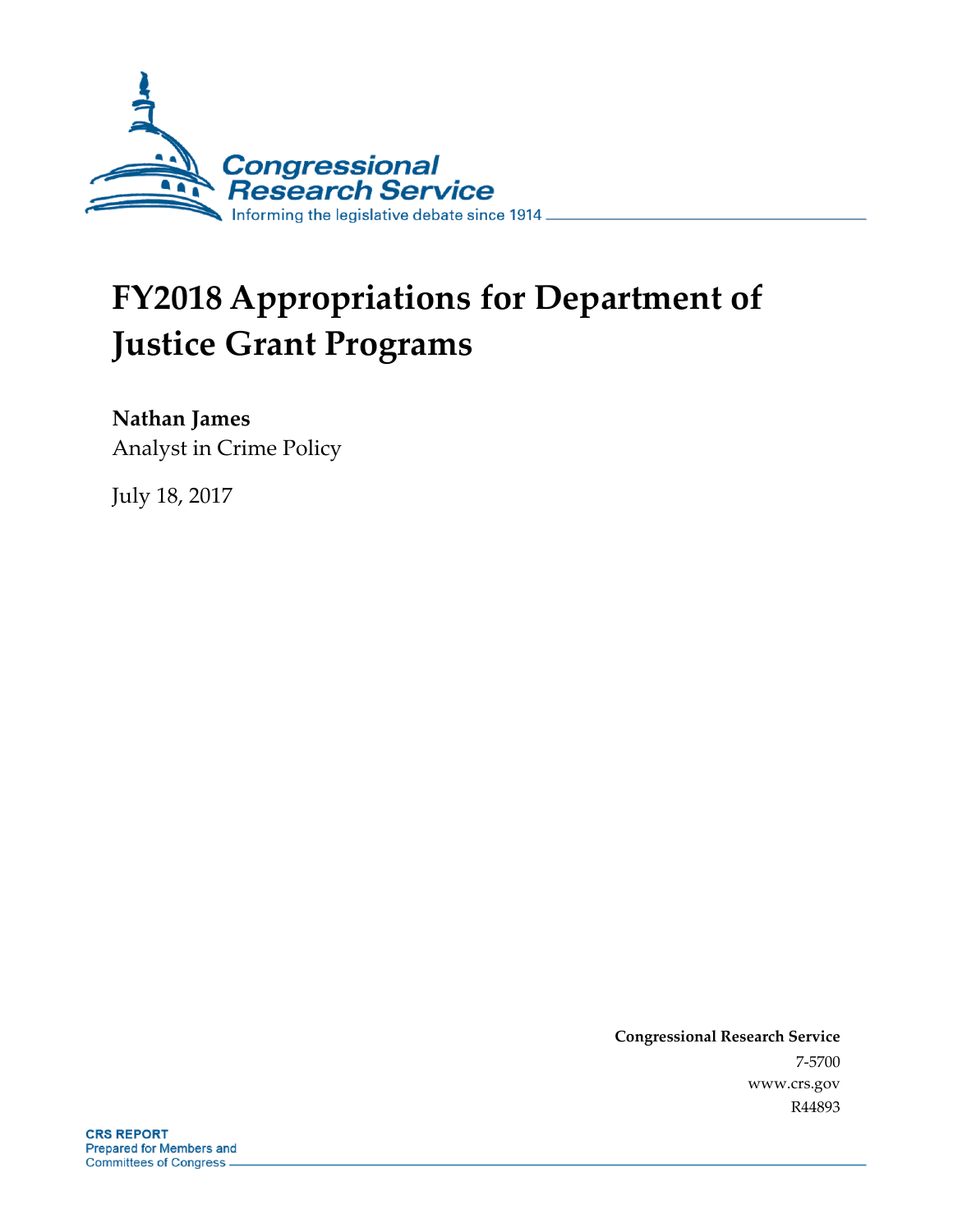## **Summary**

Each year, Congress provides funding for a variety of grant programs through the Department of Justice (DOJ). These programs are used to fund state, local, and tribal governments and nonprofit organizations for a variety of criminal justice-related purposes, such as efforts to combat violence against women, reduce backlogs of DNA evidence, support community policing, assist crime victims, promote prisoner reentry, and improve the functioning of the juvenile justice system. Congress funds these programs through five accounts in the annual Commerce, Justice, Science, and Related Agencies (CJS) appropriations act: Violence Against Women Programs; Research, Evaluation, and Statistics; State and Local Law Enforcement Assistance; Juvenile Justice Programs; and Community Oriented Policing Services.

For FY2018, the Trump Administration requests a total of \$1.979 billion for the five DOJ grant accounts. This amount includes a total of \$610.0 million in transfers from the Crime Victims Fund to three accounts: \$445.0 million to Violence Against Women Programs, \$73.0 million to State and Local Law Enforcement Assistance, and \$92.0 million to Juvenile Justice Programs. President Trump's budget would eliminate funding for some programs, such as the State Criminal Alien Assistance Program (-\$210.0 million), the Byrne Criminal Justice Innovation program (- \$17.5 million), and anti-methamphetamine (-\$7.5 million) and anti-heroin (-\$10.0 million) task forces. The budget request also includes reductions to several programs, including the Edward Byrne Memorial Justice Assistance Grant (JAG) program (-\$70.5 million), grants for juvenile mentoring programs (-\$22.0 million), and the Comprehensive School Safety Initiative (-\$30.0 million). However, the Administration requests increased funding for two programs to combat violent crime: an additional \$63.5 million for Project Safe Neighborhoods and \$5.0 million for a new program, the National Crime Reduction Assistance Network.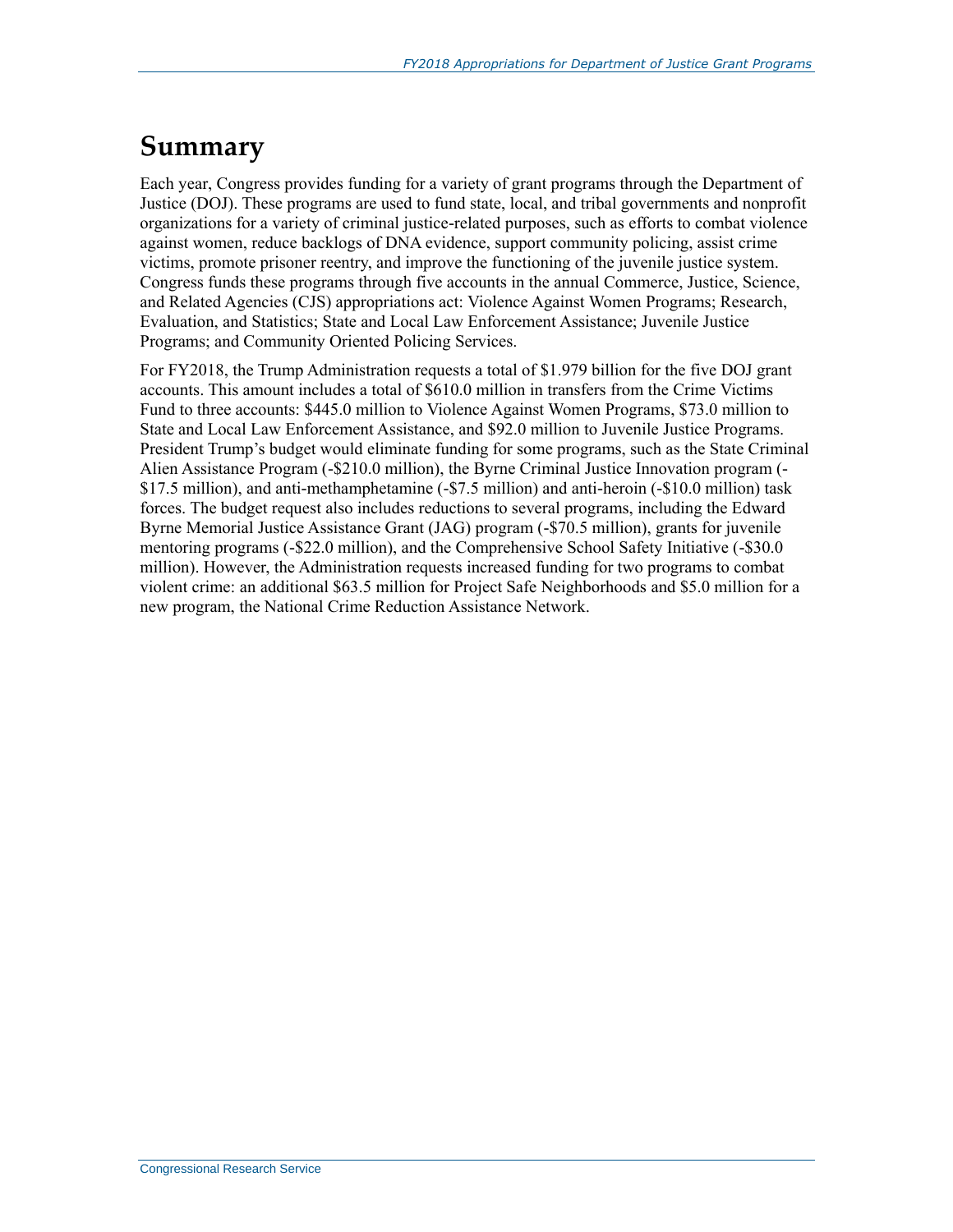## **Contents**

### **Tables**

| Table 1. Appropriations for the Office on Violence Against Women Programs, FY2017     |  |
|---------------------------------------------------------------------------------------|--|
| Table 2. Appropriations for Research, Evaluation, and Statistics, FY2017 and FY2018 3 |  |
| Table 3. Appropriations for State and Local Law Enforcement Assistance, FY2017 and    |  |
|                                                                                       |  |
|                                                                                       |  |
| Table 5. Appropriations for Community Oriented Policing Services, FY2017 and FY2018 9 |  |

### **Contacts**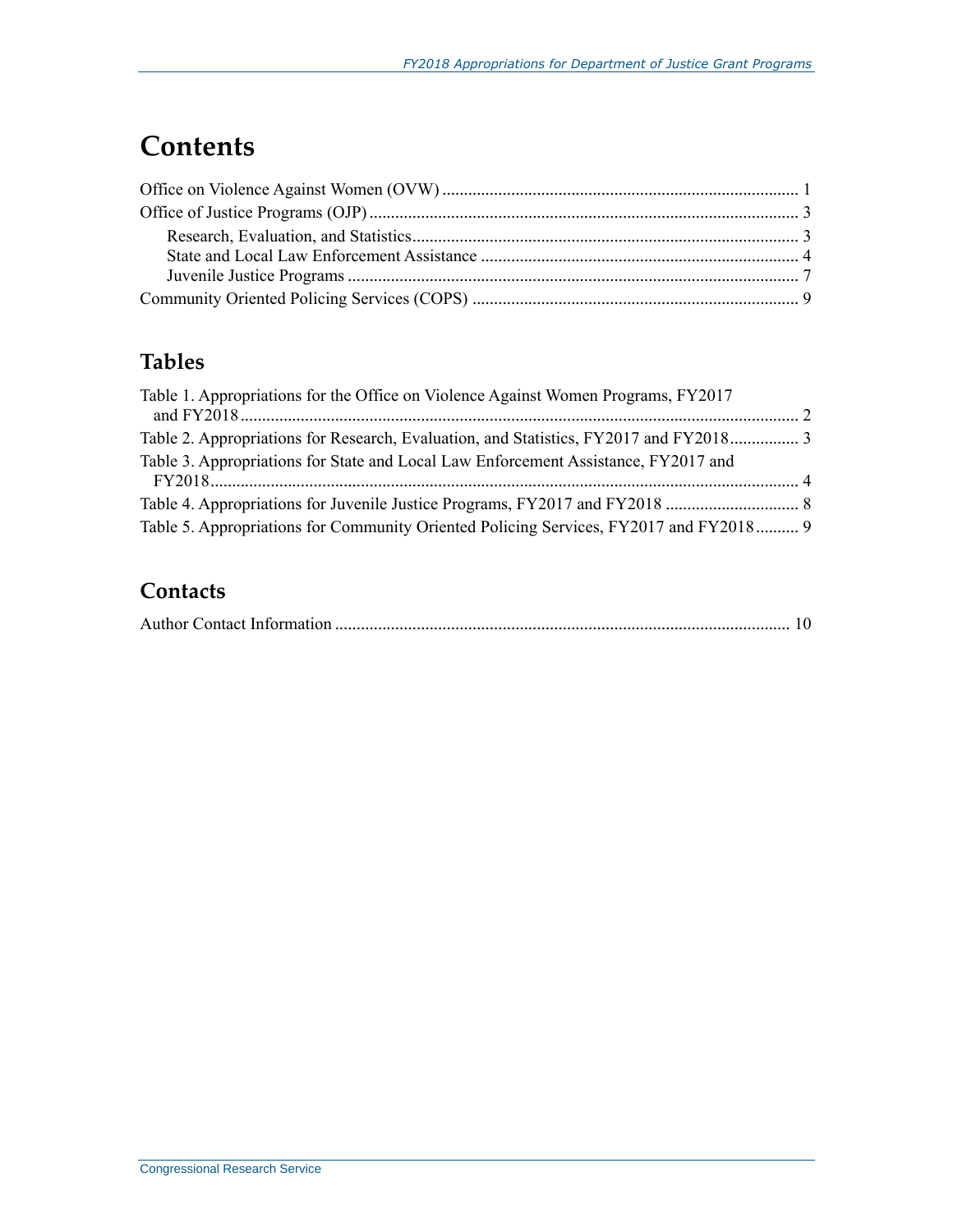ach year, Congress provides funding for a variety of grant programs through the Department of Justice (DOJ). These programs provide support to state, local, and tribal governments and nonprofit organizations for a variety of criminal justice-related purposes, ach year, Congress provides funding for a variety of grant programs through the<br>Department of Justice (DOJ). These programs provide support to state, local, and tribal<br>governments and nonprofit organizations for a variety community policing, assisting crime victims, promoting prisoner reentry, and improving the functioning of the juvenile justice system. Congress funds these programs through five accounts in the annual Commerce, Justice, Science, and Related Agencies (CJS) appropriations act:

- Violence Against Women Programs;
- Research, Evaluation, and Statistics;
- State and Local Law Enforcement Assistance:
- Juvenile Justice Programs; and
- Community Oriented Policing Services.

This report provides an overview of congressional actions to fund DOJ's grant programs through these accounts for FY2018. The report also provides information on FY2017 appropriations for DOJ's grant programs.

### **Office on Violence Against Women (OVW)**

The Office on Violence Against Women (OVW) was established to administer programs created under the Violence Against Women Act (VAWA) of 1994 (P.L. 103-322). These programs provide financial and technical assistance to communities around the country to facilitate the creation of programs, policies, and practices designed to improve criminal justice responses related to domestic violence, dating violence, sexual assault, and stalking.

The Trump Administration's FY2018 budget request for OVW is largely in-line with what Congress appropriated for FY2017. The Administration's budget request would cut \$2.0 million from the grant program which encourages arrest policies in instances of domestic violence, \$1.0 million from grants that are designed to prevent domestic violence in rural jurisdictions, and \$1.5 million from grants that support efforts to expand tribal jurisdiction over certain domestic violence cases. The Administration's budget request would increase funding by \$1 million for grants for states that have laws that allow women to terminate the parental rights of rapists.

The Administration proposes supplementing \$35.0 million in direct appropriations for the OVW account with \$445.0 million from the Crime Victims Fund. For FY2017, Congress supplemented direct appropriations for OVW with a \$326.0 million transfer from the Crime Victims Fund.<sup>1</sup>

 $\overline{a}$ 

<sup>&</sup>lt;sup>1</sup> The Crime Victims Fund (CVF) was established by the Victims of Crime Act (P.L. 98-473) to provide funding for state victim compensation and assistance programs. The CVF does not receive appropriated funding. Rather, deposits to the CVF come from a number of sources including criminal fines, forfeited bail bonds, penalties, and special assessments collected by the U.S. Attorneys Offices, federal courts, and the Federal Bureau of Prisons from offenders convicted of federal crimes. For more information on the CVF, see CRS Report R42672, *The Crime Victims Fund: Federal Support for Victims of Crime*, by Lisa N. Sacco.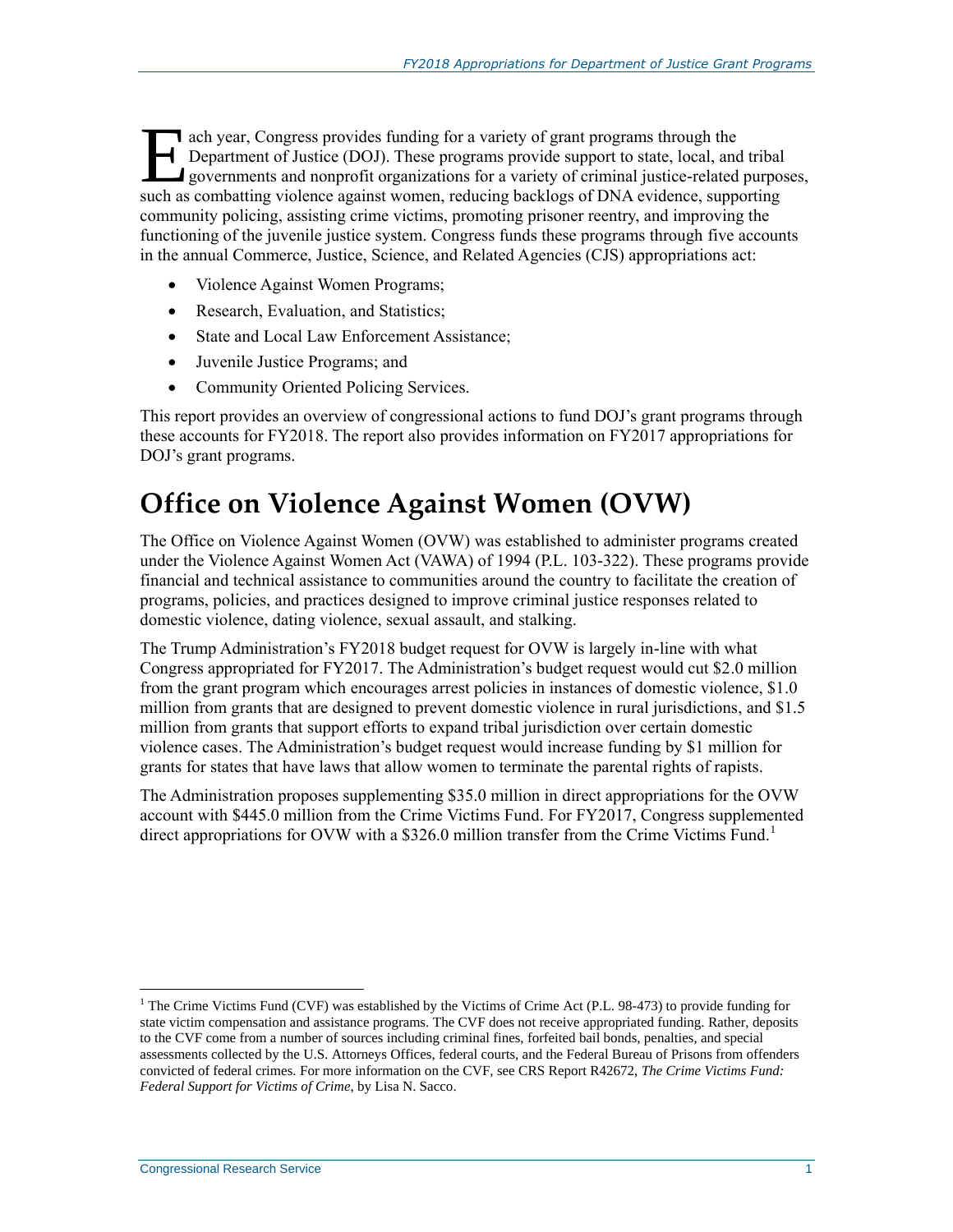| Program                                                                                   | <b>FY2017</b><br><b>Enacted</b> | <b>FY2018</b><br><b>Administration's</b><br><b>Request</b> | FY2018<br>House<br><b>Reported</b> | FY2018<br><b>Senate</b><br><b>Reported</b> | <b>FY2018</b><br><b>Enacted</b> |
|-------------------------------------------------------------------------------------------|---------------------------------|------------------------------------------------------------|------------------------------------|--------------------------------------------|---------------------------------|
| <b>STOP Grants</b>                                                                        | \$215.0                         | \$215.0                                                    |                                    |                                            |                                 |
| Research and Evaluation on<br>Violence Against Women                                      | 3.0                             | 5.0                                                        |                                    |                                            |                                 |
| <b>Transitional Housing</b><br>Assistance                                                 | 30.0                            | 30.0                                                       |                                    |                                            |                                 |
| Grants to Encourage Arrest<br><b>Policies</b>                                             | 53.0                            | 51.0                                                       |                                    |                                            |                                 |
| Homicide Reduction<br>Initiative                                                          | (4.0)                           | (4.0)                                                      |                                    |                                            |                                 |
| Rural Domestic Violence and<br><b>Child Abuse Enforcement</b><br><b>Assistance Grants</b> | 35.0                            | 34.0                                                       |                                    |                                            |                                 |
| Violence on College<br>Campuses                                                           | 20.0                            | 20.0                                                       |                                    |                                            |                                 |
| Civil Legal Assistance                                                                    | 45.0                            | 45.0                                                       |                                    |                                            |                                 |
| Sexual Assault Victims<br><b>Services</b>                                                 | 35.0                            | 35.0                                                       |                                    |                                            |                                 |
| Elder Abuse Grant Program                                                                 | 5.0                             | 5.0                                                        |                                    |                                            |                                 |
| <b>Education and Training for</b><br><b>Disabled Female Victims</b>                       | 6.0                             | 6.0                                                        |                                    |                                            |                                 |
| Research on Violence Against<br>Indian Women                                              | 1.0                             | 1.0                                                        |                                    |                                            |                                 |
| <b>Consolidated Youth</b><br>Oriented Program                                             | 11.0                            | 11.0                                                       |                                    |                                            |                                 |
| National Resource Center on<br>Workplace Responses                                        | 0.5                             | 0.5                                                        |                                    |                                            |                                 |
| Indian Country Sexual<br>Assault Clearinghouse                                            | 0.5                             | 0.5                                                        |                                    |                                            |                                 |
| Family Civil Justice Program                                                              | 16.0                            | 16.0                                                       |                                    |                                            |                                 |
| <b>Tribal Special Domestic</b><br>Violence Criminal Jurisdiction                          | 4.0                             | 2.5                                                        |                                    |                                            |                                 |
| Rape Survivor Child Custody<br>Act                                                        | 1.5                             | 2.5                                                        |                                    |                                            |                                 |
| <b>Total: OVW</b>                                                                         | 481.5a                          | 480.0 <sup>b</sup>                                         |                                    |                                            |                                 |

#### **Table 1. Appropriations for the Office on Violence Against Women Programs, FY2017 and FY2018** Appropriations in millions of dollars

**Source:** The FY2017-enacted amounts were taken from the joint explanatory statement to accompany [P.L. 115-](http://www.congress.gov/cgi-lis/bdquery/R?d115:FLD002:@1(115+31)) [31,](http://www.congress.gov/cgi-lis/bdquery/R?d115:FLD002:@1(115+31)) printed in the May 3, 2017, *Congressional Record* (pp. H3365-H3390). The FY2018 requested amounts were taken from the Appendix to the President's FY2018 budget.

**Note:** Amounts may not add to totals due to rounding. Numbers in parentheses are set-asides.

- <span id="page-4-0"></span>a. This amount includes the \$326.0 million transfer from the Crime Victims Fund to the Office on Violence Against Women per P.L. 115-31.
- <span id="page-4-1"></span>b. This amount includes a proposed \$445.0 million transfer from the Crime Victims Fund.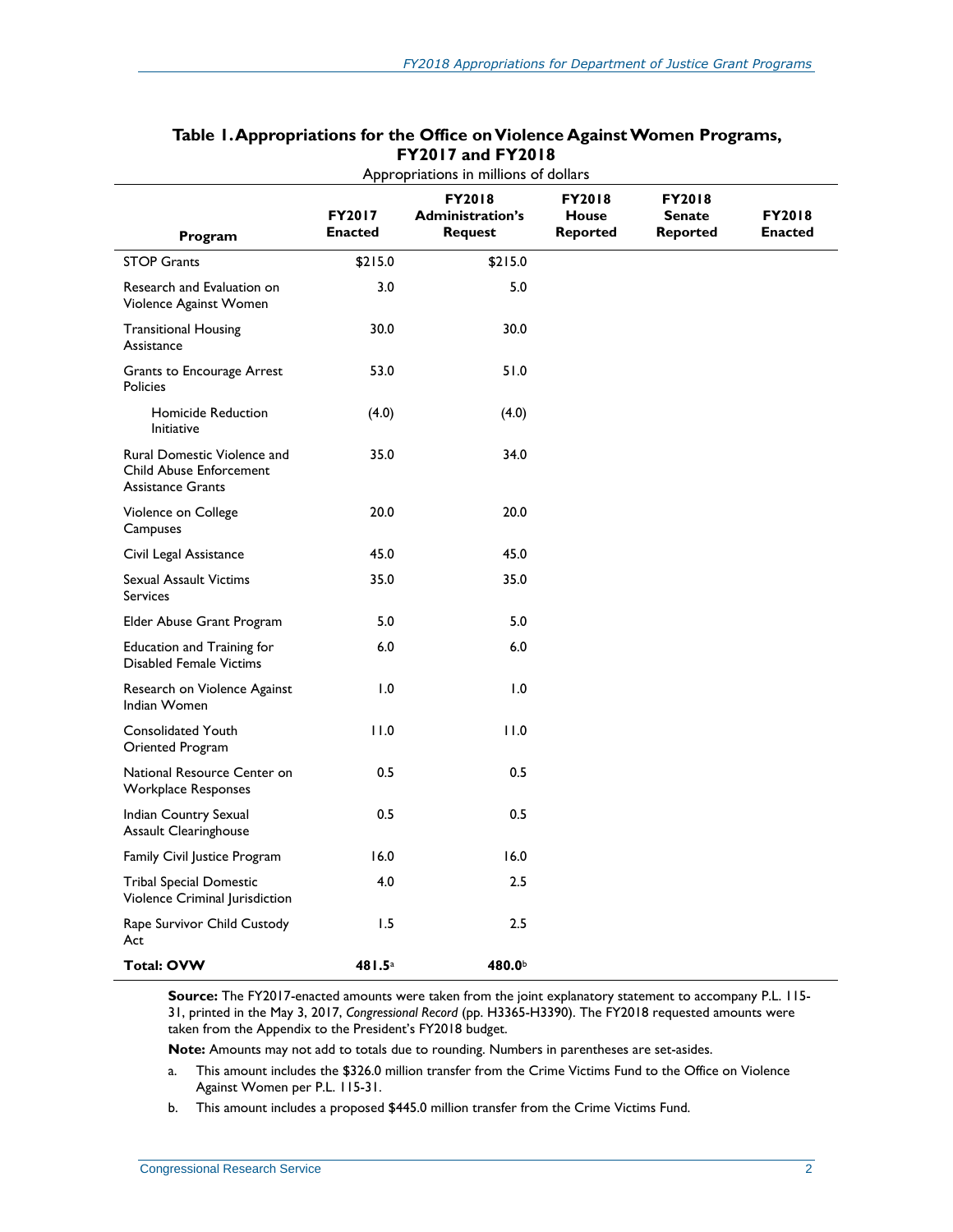## **Office of Justice Programs (OJP)**

The Office of Justice Programs (OJP) manages and coordinates the National Institute of Justice; Bureau of Justice Statistics; Office of Juvenile Justice and Delinquency Prevention; Office of Victims of Crimes; Bureau of Justice Assistance; Office of Sex Offender Sentencing, Monitoring, Apprehending, Registering, and Tracking; and related grant programs.

#### **Research, Evaluation, and Statistics**

The Research, Evaluation, and Statistics account (formerly the Justice Assistance account) funds the operations of the Bureau of Justice Statistics and the National Institute of Justice, among other things.

The Administration's FY2018 request for the Research, Evaluation, and Statistics account is \$22.0 million (24.7%) greater than the FY2017-enacted appropriation of \$89.0 million. The increase is entirely the result of the Administration requesting funding for the Regional Information Sharing System (RISS) program under this account. For FY2017, Congress provided funding for the RISS program under the Community Oriented Policing Services account. The Administration's budget request would decrease funding for both the Bureau of Justice Statistics (-\$4.5 million) and the National Institute of Justice (-\$3.5 million).

| Program                                                   | <b>FY2017</b><br><b>Enacted</b> | <b>FY2018</b><br><b>Administration's</b><br><b>Request</b> | <b>FY2018</b><br><b>House</b><br><b>Reported</b> | <b>FY2018</b><br><b>Senate</b><br><b>Reported</b> | <b>FY2018</b><br><b>Enacted</b> |
|-----------------------------------------------------------|---------------------------------|------------------------------------------------------------|--------------------------------------------------|---------------------------------------------------|---------------------------------|
| Bureau of Justice Statistics                              | \$45.5                          | \$41.0                                                     |                                                  |                                                   |                                 |
| <b>National Crime</b><br>Statistics Exchange<br>$(NCS-X)$ | (5.0)                           |                                                            |                                                  |                                                   |                                 |
| National Institute of Justice                             | 39.5                            | 36.0                                                       |                                                  |                                                   |                                 |
| Domestic Radicalization<br>Research                       | (4.0)                           |                                                            |                                                  |                                                   |                                 |
| Regional Information Sharing<br>System                    | — a                             | 30.0                                                       |                                                  |                                                   |                                 |
| <b>Forensic Science</b><br>Improvement                    | 4.0                             | 4.0                                                        |                                                  |                                                   |                                 |
| Total: Research,<br><b>Evaluation, and Statistics</b>     | 89.0                            | 111.0                                                      |                                                  |                                                   |                                 |

#### **Table 2. Appropriations for Research, Evaluation, and Statistics, FY2017 and FY2018** Appropriations in millions of dollars

**Source:** The FY2017-enacted amounts were taken from the joint explanatory statement to accompany P.L. 115- 31, printed in the May 3, 2017, *Congressional Record* (pp. H3365-H3390). The FY2018 requested amounts were taken from the Appendix to the President's FY2018 budget.

**Notes:** Amounts may not add to totals due to rounding. Numbers in parentheses are set-asides. This account provides funding for research, evaluation, and statistics programs within the Office of Justice Programs.

<span id="page-5-0"></span>a. FY2017 funding for this program is provided under the Community Oriented Policing Services account. See **[Table 5](#page-11-0)**.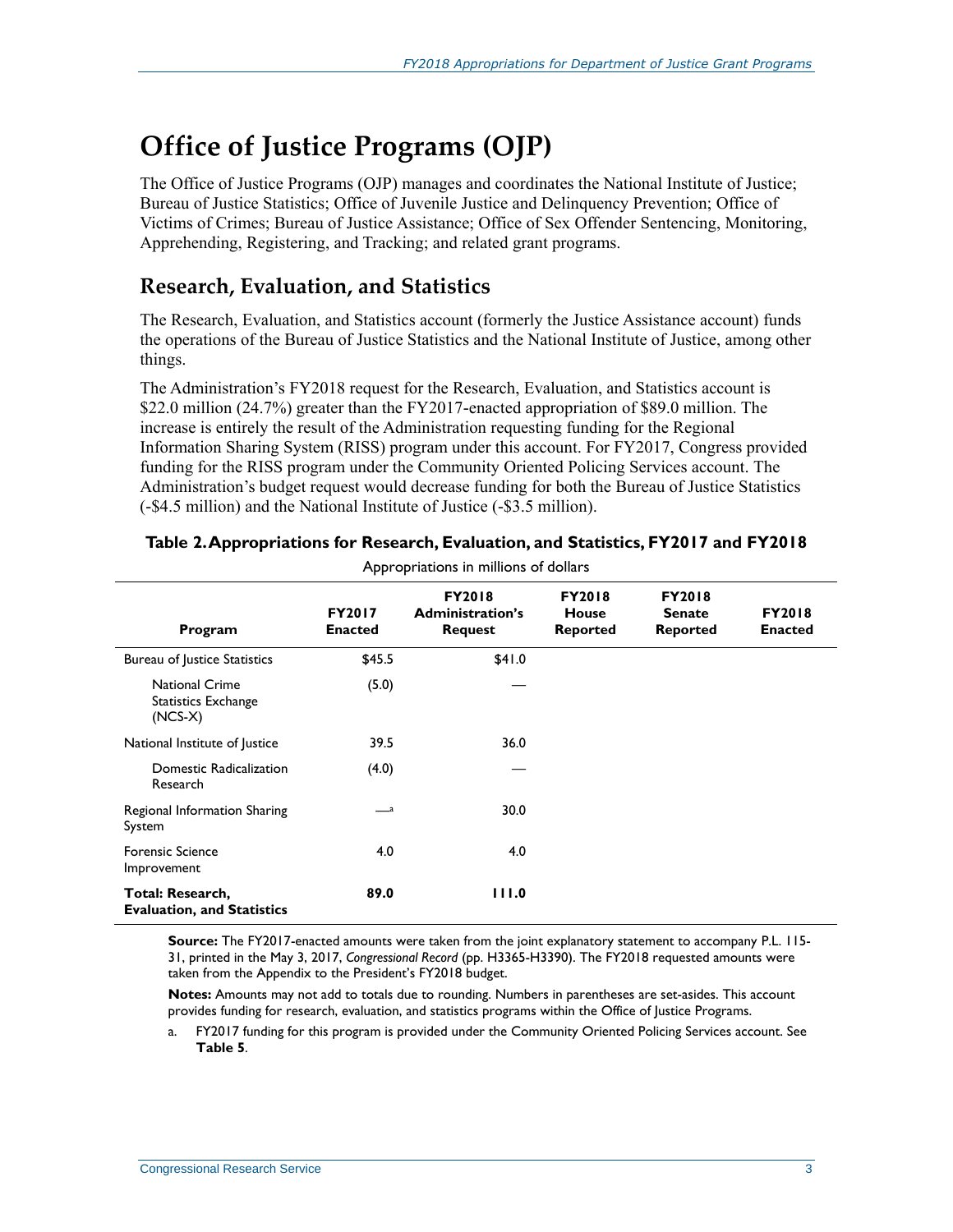#### **State and Local Law Enforcement Assistance**

The State and Local Law Enforcement Assistance (S&LLEA) account includes funding for a variety of grant programs to improve the functioning of state, local, and tribal criminal justice systems. Some examples of programs that have traditionally been funded under this account include the Edward Byrne Memorial Justice Assistance Grant (JAG) program, the Drug Courts program, the State Criminal Alien Assistance Program (SCAAP), and DNA backlog reduction grant programs.

For FY2018, the Trump Administration requests \$940.5 million for the S&LLEA account, which includes a proposed \$73.0 million transfer from the Crime Victims Fund. The Administration's budget would eliminate funding for SCAAP (-\$210.0 million) and the Byrne Criminal Justice Innovation program (-\$17.5 million). The budget also includes a \$70.5 million reduction for JAG, \$20.0 million reductions for both the DNA Analysis and Capacity Enhancement program and the Second Chance Act, and a \$30.0 million reduction for the Comprehensive School Safety Initiative. The Administration also proposes to eliminate funding for the Community Trust and Opioids Initiatives, though it requests funding for many of the programs funded under both initiatives as their own line items in the S&LLEA account. The Administration proposes funding grant programs to help law enforcement agencies purchase armor vests and body-worn cameras with set-asides from the JAG program. For FY2017, both of these programs were funded as their own line items in the S&LLEA account.

The Administration's budget request would increase funding for two programs that focus on combatting violent crime. The FY2018 budget request includes \$70.0 million for a program to reduce gang and gun violence, also referred to as Project Safe Neighborhoods (PSN). For FY2017, Congress provided \$6.5 million for PSN as a set-aside from JAG. The Administration proposes changing PSN from a competitive grant program to a block grant program.<sup>2</sup> The Administration also requests \$5.0 million for a National Crime Reduction Assistance Network, which would provide training and technical assistance to cities to support violence reduction strategies. Congress did not appropriate funding for this program for FY2017.

| Appropriations in millions of dollars                                       |                                 |                                                            |                                           |                                                   |                                 |  |
|-----------------------------------------------------------------------------|---------------------------------|------------------------------------------------------------|-------------------------------------------|---------------------------------------------------|---------------------------------|--|
| Program                                                                     | <b>FY2017</b><br><b>Enacted</b> | <b>FY2018</b><br><b>Administration's</b><br><b>Request</b> | <b>FY2018</b><br>House<br><b>Reported</b> | <b>FY2018</b><br><b>Senate</b><br><b>Reported</b> | <b>FY2018</b><br><b>Enacted</b> |  |
| <b>Byrne Memorial Justice</b><br>Assistance Grants (JAG)                    | \$403.0a                        | \$332.5                                                    |                                           |                                                   |                                 |  |
| <b>Improving Police</b><br>Response to People with<br><b>Mental Illness</b> | (2.5)                           |                                                            |                                           |                                                   |                                 |  |
| <b>VALOR</b> Initiative                                                     | (7.5)                           | (15.0)                                                     |                                           |                                                   |                                 |  |
| <b>Evidence-Based Policing</b><br>Initiative                                | (5.0)                           | (5.0)                                                      |                                           |                                                   |                                 |  |

#### **Table 3. Appropriations for State and Local Law Enforcement Assistance, FY2017 and FY2018**

 $\overline{a}$ 

 $2^2$  For many years, the Bureau of Justice Assistance (BJA) used a formula, based on crime and population, to allocate PSN funds. Starting in FY2012, BJA chose to award PSN funds on a competitive basis to focus funding on highperforming, evidence-based programs with the greatest need.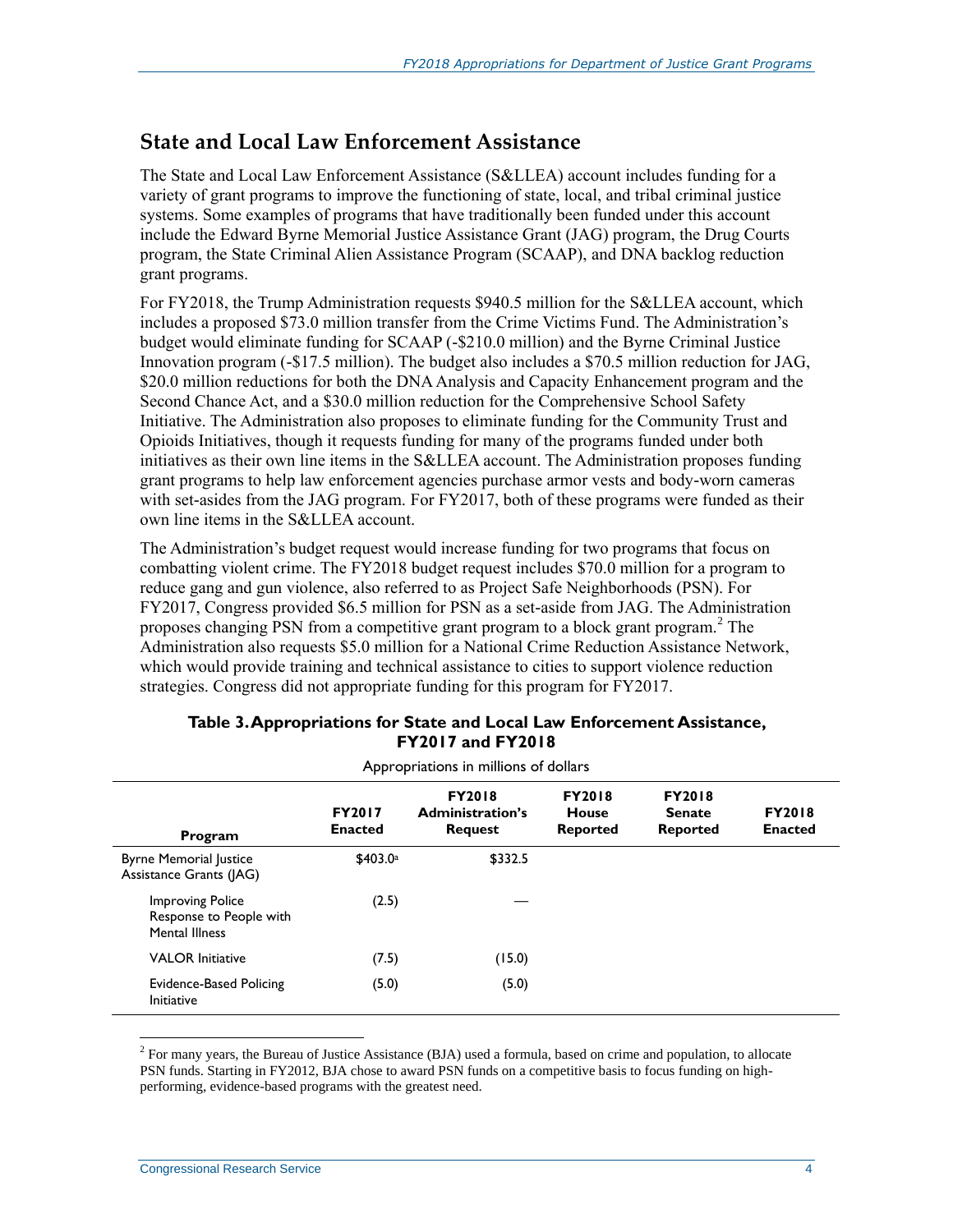| Program                                                                        | FY2017<br><b>Enacted</b> | <b>FY2018</b><br><b>Administration's</b><br><b>Request</b> | <b>FY2018</b><br>House<br><b>Reported</b> | <b>FY2018</b><br><b>Senate</b><br><b>Reported</b> | <b>FY2018</b><br><b>Enacted</b> |
|--------------------------------------------------------------------------------|--------------------------|------------------------------------------------------------|-------------------------------------------|---------------------------------------------------|---------------------------------|
| Prosecutorial Decision-<br>making Initiative                                   | (2.5)                    | (4.0)                                                      |                                           |                                                   |                                 |
| Domestic Radicalization<br>Research                                            |                          | (4.0)                                                      |                                           |                                                   |                                 |
| National Missing and<br><b>Unidentified Persons</b><br>System (NamUS)          | (2.4)                    |                                                            |                                           |                                                   |                                 |
| Violent Gang and Gun<br><b>Crime Reduction (Project</b><br>Safe Neighborhoods) | (6.5)                    |                                                            |                                           |                                                   |                                 |
| John R. Justice Grant<br>Program                                               | (2.0)                    |                                                            |                                           |                                                   |                                 |
| Capital Litigation/<br><b>Wrongful Conviction</b><br>Review                    | (2.5)                    |                                                            |                                           |                                                   |                                 |
| Body Worn Camera<br>Partnership Initiative                                     |                          | (22.5)                                                     |                                           |                                                   |                                 |
| <b>Bulletproof Vests Grant</b><br>Program                                      |                          | (22.5)                                                     |                                           |                                                   |                                 |
| Prison Rape Prevention<br>and Prosecution                                      | (10.5)                   |                                                            |                                           |                                                   |                                 |
| Pre-inauguration<br><b>Presidential Security</b>                               | (27.0)                   |                                                            |                                           |                                                   |                                 |
| <b>State Criminal Alien</b><br>Assistance Program                              | 210.0                    |                                                            |                                           |                                                   |                                 |
| Victims of Trafficking Grants                                                  | 45.0                     | 45.0                                                       |                                           |                                                   |                                 |
| Economic, High-Tech and,<br><b>Cybercrime Prevention</b>                       | 13.0                     | 11.0                                                       |                                           |                                                   |                                 |
| <b>IP Enforcement</b>                                                          | (2.5)                    |                                                            |                                           |                                                   |                                 |
| <b>Cybercrime Prosecutor</b><br>Pilot Program                                  | (1.0)                    |                                                            |                                           |                                                   |                                 |
| <b>CASA-Special Advocates</b>                                                  | 9.0                      | 9.0                                                        |                                           |                                                   |                                 |
| Second Chance Act                                                              | 68.0                     | 48.0                                                       |                                           |                                                   |                                 |
| <b>Smart Probation</b>                                                         | (6.0)                    | (6.0)                                                      |                                           |                                                   |                                 |
| Children of Incarcerated<br>Parents Demonstration<br>Grants                    | (5.0)                    | (5.0)                                                      |                                           |                                                   |                                 |
| Pay for Success                                                                | (7.5)                    | (7.5)                                                      |                                           |                                                   |                                 |
| Project HOPE                                                                   | (4.0)                    | (4.0)                                                      |                                           |                                                   |                                 |
| Violent Gang and Gun Crime<br>Reduction (Project Safe<br>Neighborhoods)        | _b                       | 70.0                                                       |                                           |                                                   |                                 |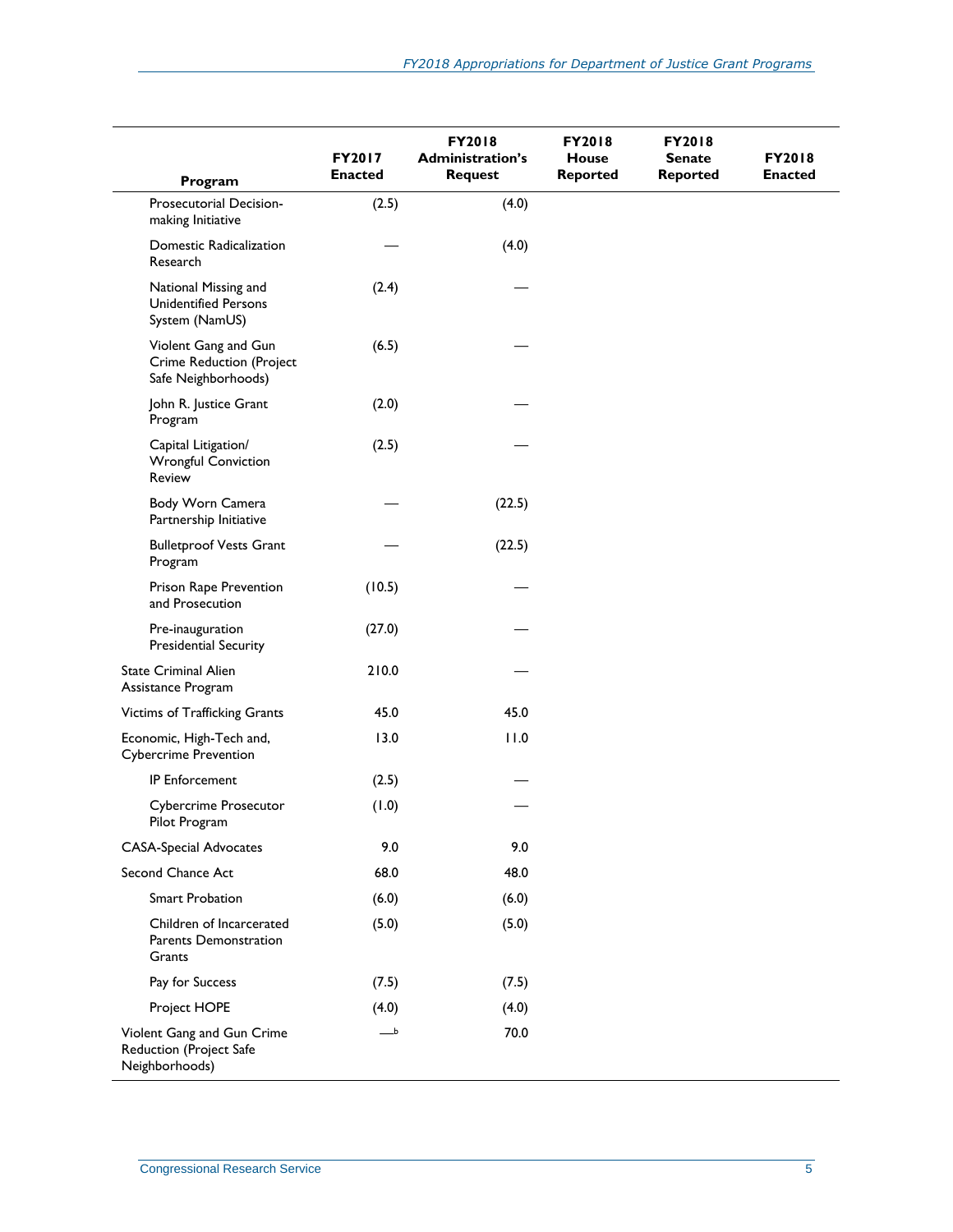|                                                                                  | FY2017<br><b>Enacted</b> | <b>FY2018</b><br><b>Administration's</b> | <b>FY2018</b><br><b>House</b> | <b>FY2018</b><br><b>Senate</b> | <b>FY2018</b><br><b>Enacted</b> |
|----------------------------------------------------------------------------------|--------------------------|------------------------------------------|-------------------------------|--------------------------------|---------------------------------|
| Program                                                                          |                          | <b>Request</b>                           | <b>Reported</b>               | <b>Reported</b>                |                                 |
| National Criminal History<br>Improvement                                         | 73.0                     | 68.0                                     |                               |                                |                                 |
| NICS Improvements Act                                                            | (25.0)                   | (15.0)                                   |                               |                                |                                 |
| Paul Coverdell Forensic<br><b>Science Grants</b>                                 | 13.0                     | 13.0                                     |                               |                                |                                 |
| Implementation of the Adam<br>Walsh Act                                          | 20.0                     | 20.0                                     |                               |                                |                                 |
| Children Exposed to Violence<br>Initiative                                       |                          | 8.0                                      |                               |                                |                                 |
| National Sex Offender Public<br>Website                                          | 1.0                      | 1.0                                      |                               |                                |                                 |
| <b>Bulletproof Vests Grant</b><br>Program                                        | 22.5                     | $\overline{\phantom{a}}^{\phantom{a}}$   |                               |                                |                                 |
| Residential Substance Abuse<br>Treatment                                         | $-d$                     | 12.0                                     |                               |                                |                                 |
| Mentally III Offenders Act                                                       | ە—                       | 10.0                                     |                               |                                |                                 |
| Drug Courts                                                                      | $-$ d                    | 40.0                                     |                               |                                |                                 |
| <b>Veterans' Treatment Courts</b>                                                | ە__                      | 6.0                                      |                               |                                |                                 |
| <b>Prescription Drug Monitoring</b>                                              | ە__                      | 12.0                                     |                               |                                |                                 |
| Capital Litigation/ Wrongful<br><b>Conviction Review</b>                         |                          | 2.5                                      |                               |                                |                                 |
| Prison Rape Prevention and<br>Prosecution                                        | $\_b$                    | 15.5                                     |                               |                                |                                 |
| <b>DNA</b> Initiatives                                                           | 125.0                    | 105.0                                    |                               |                                |                                 |
| DNA Analysis and<br>Capacity Enhancement                                         | (117.0)                  | (97.0)                                   |                               |                                |                                 |
| Post-conviction DNA<br><b>Testing Grants</b>                                     | (4.0)                    | (4.0)                                    |                               |                                |                                 |
| Sexual Assault Nurse<br>Examiners                                                | (4.0)                    | (4.0)                                    |                               |                                |                                 |
| <b>Grants for Community Teams</b><br>to Reduce the Sexual Assault<br>Kit Backlog | 45.0                     | 45.0                                     |                               |                                |                                 |
| Comprehensive School Safety<br>Initiative                                        | 50.0                     | 20.0                                     |                               |                                |                                 |
| Justice Reinvestment Initiative                                                  | —e                       | 22.0                                     |                               |                                |                                 |
| <b>National Crime Reduction</b><br><b>Assistance Network</b>                     |                          | 5.0                                      |                               |                                |                                 |
| Comprehensive Opioid Abuse<br>Grant Program                                      |                          | 20.0                                     |                               |                                |                                 |
| <b>Community Trust Initiative</b>                                                | 65.0                     |                                          |                               |                                |                                 |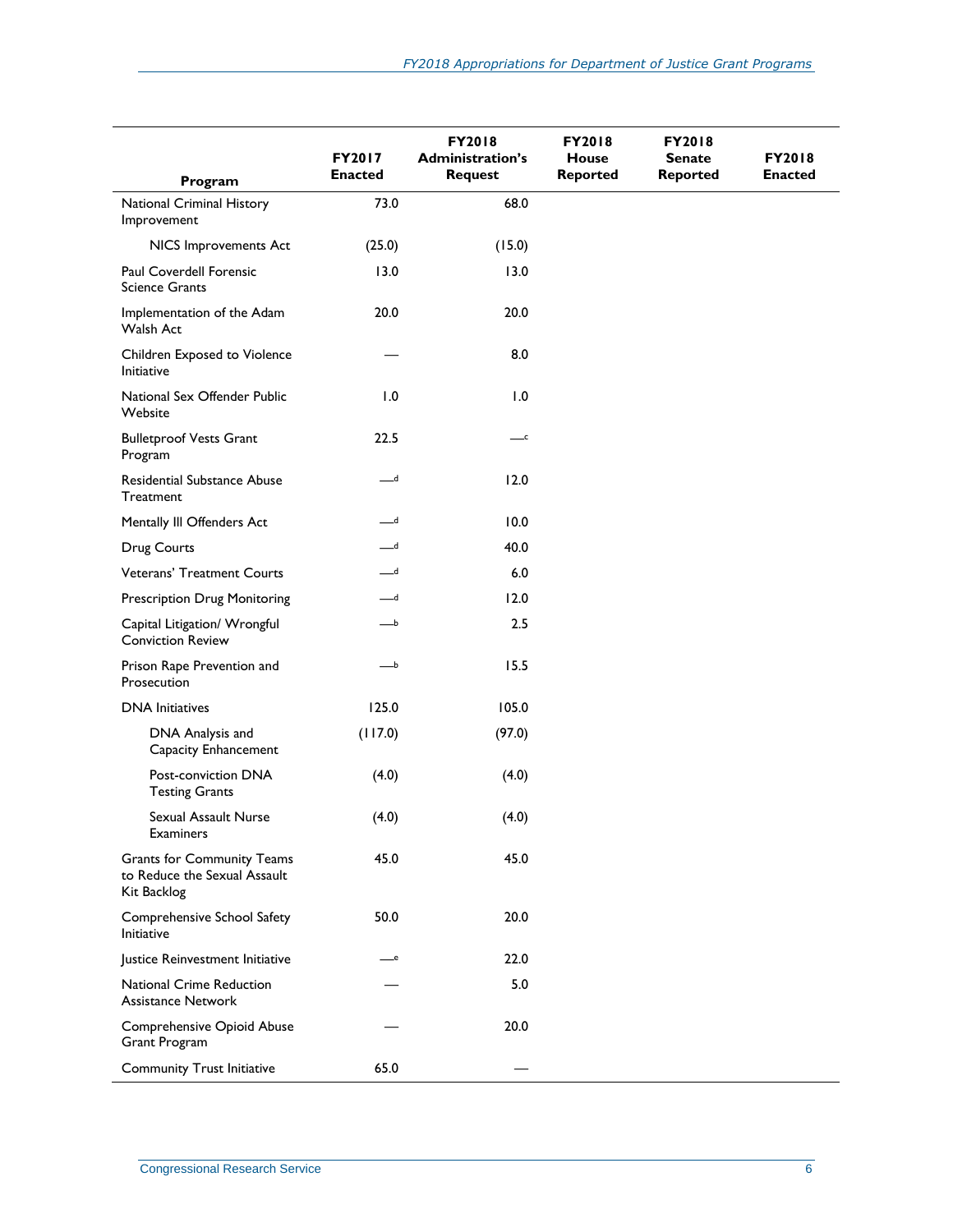| Program                                                                | <b>FY2017</b><br><b>Enacted</b> | <b>FY2018</b><br><b>Administration's</b><br><b>Request</b> | <b>FY2018</b><br><b>House</b><br><b>Reported</b> | <b>FY2018</b><br><b>Senate</b><br><b>Reported</b> | <b>FY2018</b><br><b>Enacted</b> |
|------------------------------------------------------------------------|---------------------------------|------------------------------------------------------------|--------------------------------------------------|---------------------------------------------------|---------------------------------|
| Body Worn Camera<br>Partnership Initiative                             | (22.5)                          | $\overline{\phantom{a}}^{\phantom{a}}$                     |                                                  |                                                   |                                 |
| Justice Reinvestment<br>Initiative                                     | (25.0)                          |                                                            |                                                  |                                                   |                                 |
| <b>Byrne Criminal Justice</b><br>Innovation Program                    | (17.5)                          |                                                            |                                                  |                                                   |                                 |
| Opioids Initiative                                                     | 103.0                           |                                                            |                                                  |                                                   |                                 |
| <b>Residential Substance</b><br><b>Abuse Treatment</b>                 | (14.0)                          |                                                            |                                                  |                                                   |                                 |
| Mentally III Offenders Act                                             | (12.0)                          |                                                            |                                                  |                                                   |                                 |
| Drug Courts                                                            | (43.0)                          |                                                            |                                                  |                                                   |                                 |
| Veterans' Treatment<br>Courts                                          | (7.0)                           |                                                            |                                                  |                                                   |                                 |
| <b>Prescription Drug</b><br>Monitoring                                 | (14.0)                          |                                                            |                                                  |                                                   |                                 |
| Other Comprehensive<br>Addiction and Recovery<br><b>Act Activities</b> | (13.0)                          |                                                            |                                                  |                                                   |                                 |
| Emergency Federal Law<br><b>Enforcement Assistance</b>                 | 15.0                            |                                                            |                                                  |                                                   |                                 |
| <b>Total: State and Local Law</b><br><b>Enforcement</b>                | 1,280.5                         | 940.5f                                                     |                                                  |                                                   |                                 |

**Source:** The FY2017-enacted amounts were taken from the joint explanatory statement to accompany [P.L. 115-](http://www.congress.gov/cgi-lis/bdquery/R?d115:FLD002:@1(115+31)) [31,](http://www.congress.gov/cgi-lis/bdquery/R?d115:FLD002:@1(115+31)) printed in the May 3, 2017, *Congressional Record* (pp. H3365-H3390). The FY2018 requested amounts were taken from the Appendix to the President's FY2018 budget.

**Note:** Amounts may not add to totals due to rounding. Numbers in parentheses are set-asides. This account provides funding for state and local law enforcement assistance programs within the Office of Justice Programs.

- <span id="page-9-0"></span>a. This amount includes \$7.0 million that was appropriated pursuant to the Further Continuing and Security Assistance Appropriations Act, 2017 (P.L. 114-254) for the Edward Byrne Memorial Justice Assistance Grant (JAG) program to reimburse overtime costs associated with providing security for President-elect Donald Trump that was extended until the end of FY2017 by the Consolidated Appropriations Act, 2017 [\(P.L. 115-31\)](http://www.congress.gov/cgi-lis/bdquery/R?d115:FLD002:@1(115+31)).
- <span id="page-9-1"></span>b. For FY2017, this program was funded as a set-aside from the Edward Byrne Memorial Justice Assistance Grant (JAG) program.
- <span id="page-9-2"></span>c. Funding for this program is requested as a set-aside from the JAG program.
- <span id="page-9-3"></span>d. For FY2017, funding for this program was provided under the Opioid Initiative.
- <span id="page-9-4"></span>e. For FY2017, funding for this program was provided under the Community Trust Initiative.
- <span id="page-9-5"></span>f. This amount includes a proposed transfer of \$73.0 million from the Crime Victims Fund.

### **Juvenile Justice Programs**

The Juvenile Justice Programs account includes funding for grant programs to reduce juvenile delinquency and help state, local, and tribal governments improve the functioning of their juvenile justice systems.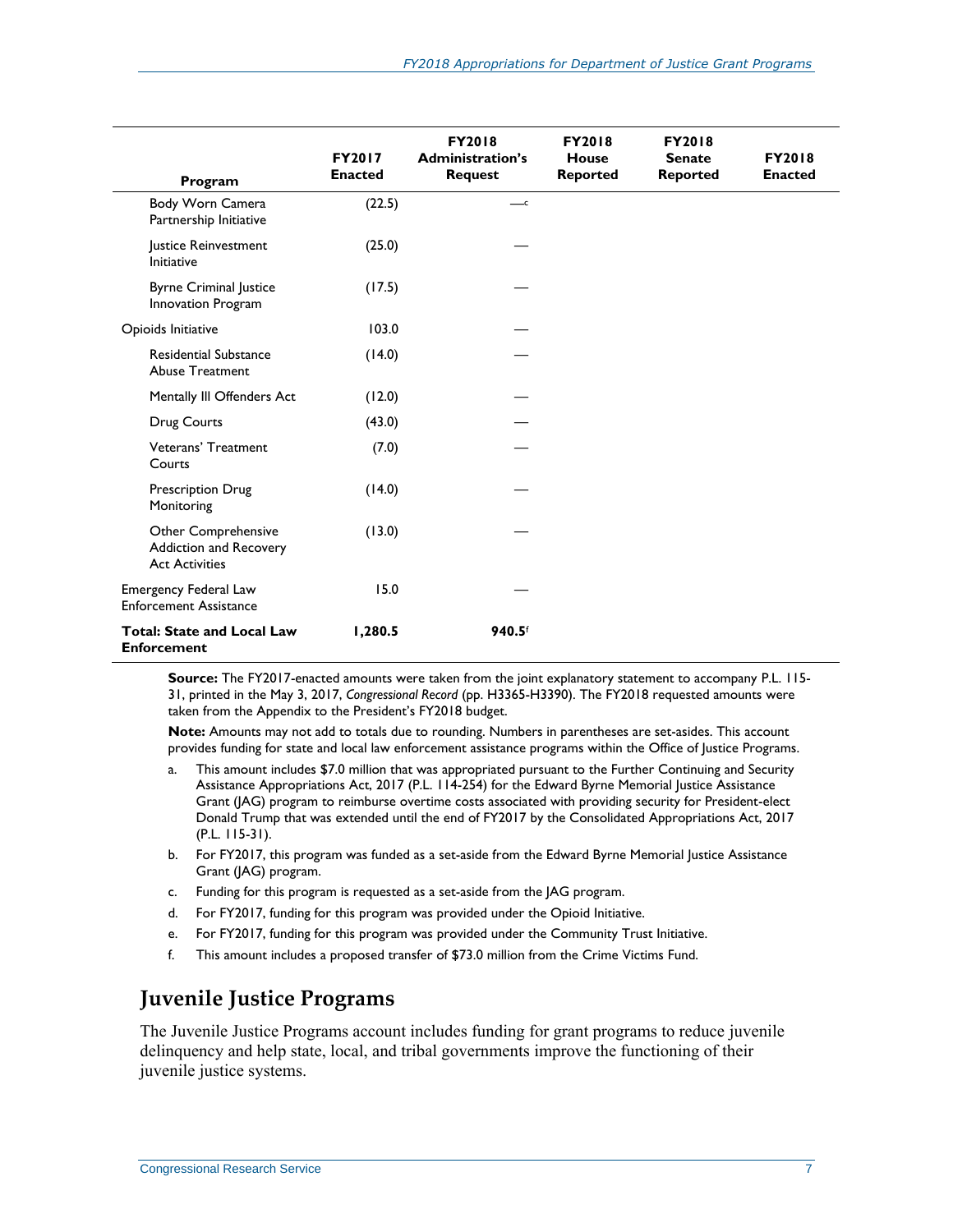The Administration's FY2018 request for Juvenile Justice Programs is \$17.5 million (-7.1%) less than the FY2017-enacted appropriation of \$247.0 million. The \$229.5 million the Trump Administration requests for this account includes a transfer of \$92.0 million from the Crime Victims Fund. The overall reduction in funding for this account is almost solely attributable to a \$22.0 million reduction in funding for youth mentoring grants. The Administration's budget request includes increases for Part B formula grants (+\$3 million), Title V delinquency prevention grants (+\$2.5 million), and grants to improve juvenile indigent defense (+\$0.5 million).

| Appropriations in millions of dollars                          |                                 |                                                            |                                           |                                                   |                                 |
|----------------------------------------------------------------|---------------------------------|------------------------------------------------------------|-------------------------------------------|---------------------------------------------------|---------------------------------|
| Program                                                        | <b>FY2017</b><br><b>Enacted</b> | <b>FY2018</b><br><b>Administration's</b><br><b>Request</b> | <b>FY2018</b><br>House<br><b>Reported</b> | <b>FY2018</b><br><b>Senate</b><br><b>Reported</b> | <b>FY2018</b><br><b>Enacted</b> |
| Part B-State Formula                                           | \$55.0                          | \$58.0                                                     |                                           |                                                   |                                 |
| Emergency Planning-<br>Juvenile Detention<br><b>Facilities</b> | (0.5)                           | (0.5)                                                      |                                           |                                                   |                                 |
| Youth Mentoring Grants                                         | 80.0                            | 58.0                                                       |                                           |                                                   |                                 |
| Title V-Delinguency<br><b>Prevention Grants</b>                | 14.5                            | 17.0                                                       |                                           |                                                   |                                 |
| <b>Gang Prevention</b>                                         | (4.0)                           | (5.0)                                                      |                                           |                                                   |                                 |
| Children of Incarcerated<br>Parents Web Portal                 | (0.5)                           | (0.5)                                                      |                                           |                                                   |                                 |
| Girls in the Justice System                                    | (2.0)                           | (2.0)                                                      |                                           |                                                   |                                 |
| Community-Based<br><b>Violence Prevention</b><br>Initiative    | (8.0)                           |                                                            |                                           |                                                   |                                 |
| Investigation and Prosecution<br>of Child Abuse Programs       | 21.0                            | 20.0                                                       |                                           |                                                   |                                 |
| Child Abuse Training for<br>Judicial Personnel                 | 2.0                             | 2.0                                                        |                                           |                                                   |                                 |
| Missing and Exploited Children<br>Programs                     | 72.5                            | 72.0                                                       |                                           |                                                   |                                 |
| Improving Juvenile Indigent<br>Defense Program                 | 2.0                             | 2.5                                                        |                                           |                                                   |                                 |
| <b>Total: Juvenile Justice</b><br><b>Programs</b>              | 247.0                           | 229.5 <sup>a</sup>                                         |                                           |                                                   |                                 |

**Source:** The FY2017-enacted amounts were taken from the joint explanatory statement to accompany P.L. 115- 31, printed in the May 3, 2017, *Congressional Record* (pp. H3365-H3390). The FY2018 requested amounts were taken from the Appendix to the President's FY2018 budget.

**Note:** Amounts may not add to totals due to rounding. Numbers in parentheses are set-asides. This account provides funding for juvenile justice programs within the Office of Justice Programs.

<span id="page-10-0"></span>a. This amount includes a proposed \$92.0 million transfer from the Crime Victims Fund.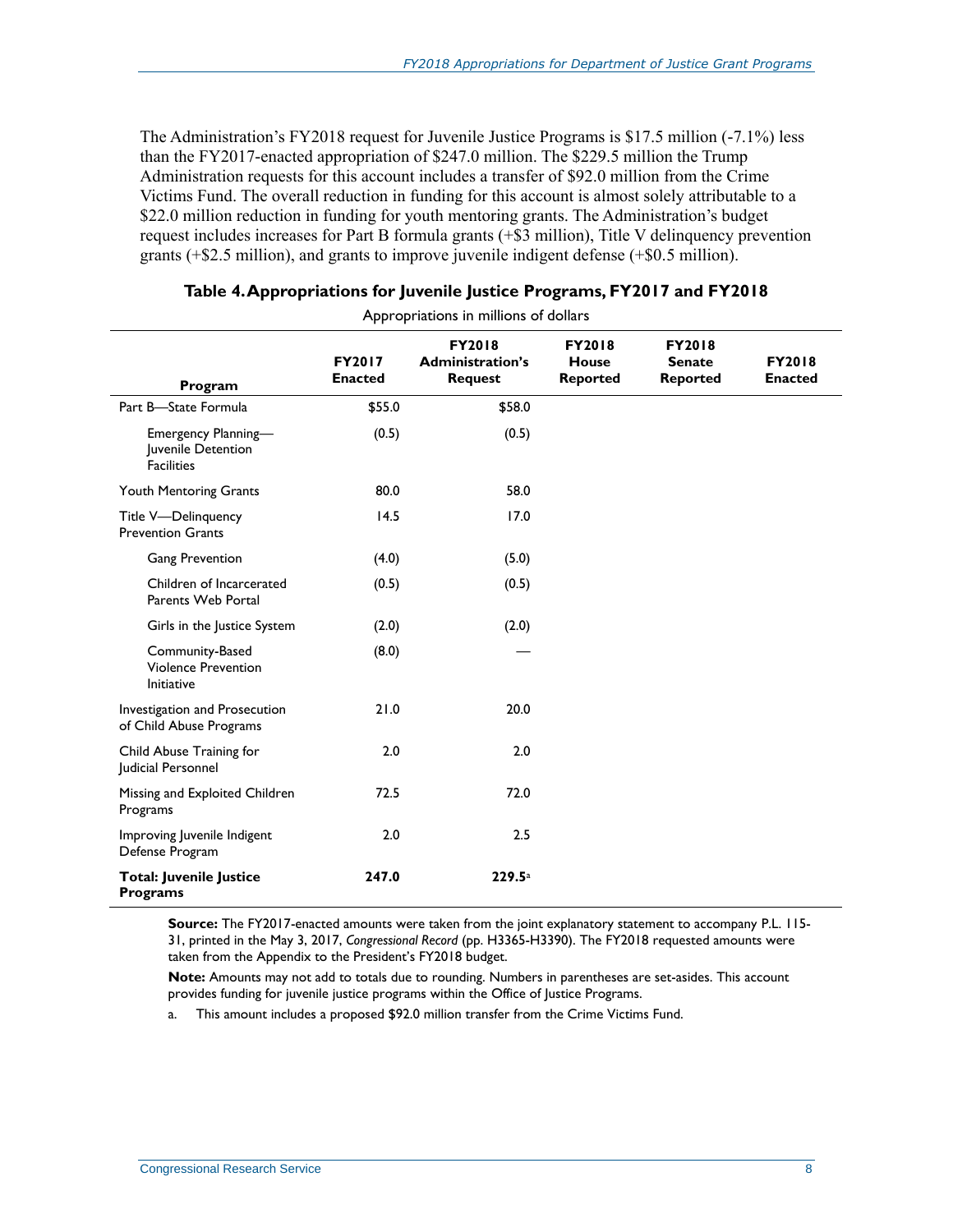## **Community Oriented Policing Services (COPS)**

The Community Oriented Policing Services (COPS) Office awards grants to state, local, and tribal law enforcement agencies throughout the United States so they can hire new officers, train them in community policing, purchase and deploy new crime-fighting technologies, and develop and test new and innovative policing strategies.

The Administration requests \$218.0 million for COPS for FY2018, which is \$3.5 million less than the FY2017-enacted appropriation. The budget request would increase funding for the COPS Hiring Program, and within this amount it would re-establish a set-aside for assistance to tribal law enforcement. However, the budget request would eliminate funding for antimethamphetamine and anti-heroin task forces.

| Program                                                                                          | <b>FY2017</b><br><b>Enacted</b> | <b>FY2018</b><br><b>Administration's</b><br><b>Request</b> | <b>FY2018</b><br><b>House</b><br><b>Reported</b> | <b>FY2018</b><br><b>Senate</b><br><b>Reported</b> | <b>FY2018</b><br><b>Enacted</b> |
|--------------------------------------------------------------------------------------------------|---------------------------------|------------------------------------------------------------|--------------------------------------------------|---------------------------------------------------|---------------------------------|
| <b>COPS Hiring Program</b>                                                                       | \$194.5                         | \$207.0                                                    |                                                  |                                                   |                                 |
| <b>Community Policing</b><br>Development                                                         | (5.0)                           | (10.0)                                                     |                                                  |                                                   |                                 |
| <b>Tribal Law Enforcement</b><br>Assistance                                                      |                                 | (30.0)                                                     |                                                  |                                                   |                                 |
| Training and Technical<br>Assistance on the<br>Collaborative Reform<br>Model                     | (10.0)                          | (10.0)                                                     |                                                  |                                                   |                                 |
| Regional Information<br><b>Sharing System</b>                                                    | (35.0)                          | — a                                                        |                                                  |                                                   |                                 |
| The POLICE Act <sup>b</sup>                                                                      | (7.5)                           |                                                            |                                                  |                                                   |                                 |
| Transfer to the Drug<br><b>Enforcement Administration</b><br>for Methamphetamine Lab<br>Clean-Up | 10.0                            | 11.0                                                       |                                                  |                                                   |                                 |
| Anti-methamphetamine Task<br>Forces                                                              | 7.0                             |                                                            |                                                  |                                                   |                                 |
| <b>Anti-heroin Task Forces</b>                                                                   | 10.0                            |                                                            |                                                  |                                                   |                                 |
| <b>Total: Community</b><br><b>Oriented Policing Services</b>                                     | 221.5                           | 218.0                                                      |                                                  |                                                   |                                 |

#### <span id="page-11-0"></span>**Table 5. Appropriations for Community Oriented Policing Services, FY2017 and FY2018**

Appropriations in millions of dollars

**Source:** The FY2017-enacted amounts were taken from the joint explanatory statement to accompany P.L. 115- 31, printed in the May 3, 2017, *Congressional Record* (pp. H3365-H3390). The FY2018 requested amounts were taken from the Appendix to the President's FY2018 budget.

**Note:** Amounts may not add to totals due to rounding. Numbers in parentheses are set-asides.

- <span id="page-11-1"></span>a. The Administration requests funding for this program under the Research, Evaluation, and Statistics account.
- <span id="page-11-2"></span>b. The POLICE Act of 2016 [\(P.L. 114-199\)](http://www.congress.gov/cgi-lis/bdquery/R?d114:FLD002:@1(114+199)) allows COPS grants to be used for active-shooter training.